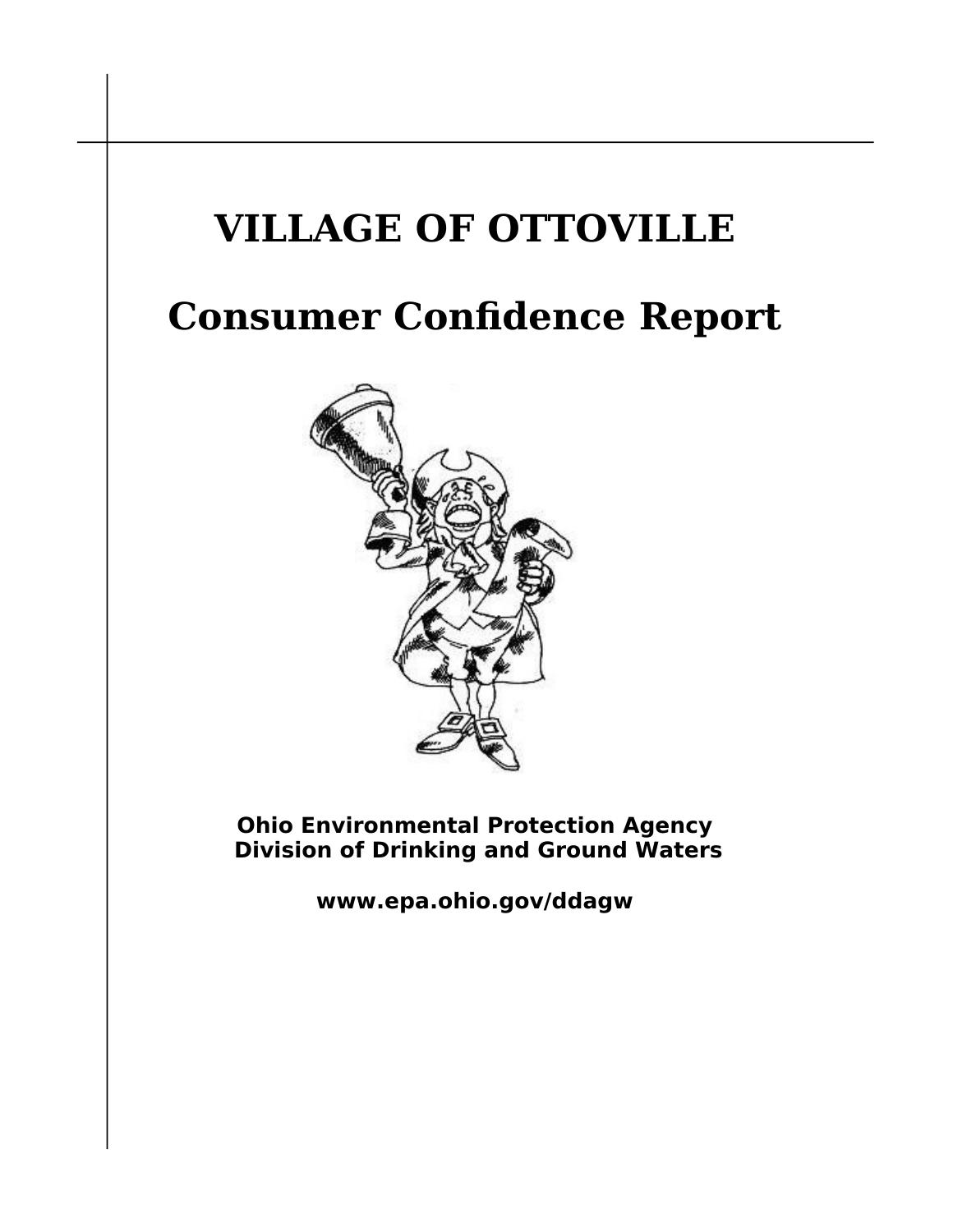## **VILLAGE OF OTTOVILLE Drinking Water Consumer Confidence Report For** 2021

The VILLAGE OF OTTOVILLE has prepared the following report to provide information to you, the consumer, on the quality of our drinking water. Included within this report is general health information, water quality test results, how to participate in decisions concerning your drinking water and water system contacts. "Your drinking water met all Ohio EPA standards".

The VILLAGE OF OTTOVILLE receives its drinking water from groundwater consisting of three wells (numbered #4, #6 and #7) located north of the Water Treatment Plant.

Ottoville's wellfield and drinking water has been studied by the Ohio EPA to identify potential vulnerability to and potential sources of contamination. The Study found our aquifer (water rich zone), which supplies the Village of Ottoville with water, has a HIGH susceptibility to contamination. Based on the following:

Presence of a thin protective layer of clay overlaying the aquifer,

Presence of significant contaminant sources in the protection area, and Presence of manmade contaminants in treated water.

Susceptibility means- under current conditions, the likelihood of the aquifer becoming contaminated is HIGH. This likelihood can be minimized by implementing appropriate protective measures. More information about Source Water Assessment or what consumers can do to help protect the aquifer is available and to obtain copies of the Source Water Assessment report prepared for the Village of Ottoville by calling 419-453-3147.

The sources of drinking water (both tap water and bottled water) include rivers, lakes, streams, ponds, reservoirs, springs, and wells. As water travels over the surface of the land or through the ground, it dissolves naturally-occurring minerals and, in some cases, radioactive material, and can pick up substances resulting from the presence of animals or from human activity.

Contaminants that may be present in source water include: (A) Microbial contaminants, such as viruses and bacteria, which may come from sewage treatment plants, septic systems, agricultural livestock operations and wildlife; (B) Inorganic contaminants, such as salts and metals, which can be naturally-occurring or result from urban storm water runoff, industrial or domestic wastewater discharges, oil and gas production, mining, or farming; (C) Pesticides and herbicides, which may come from a variety of sources such as agriculture, urban storm water runoff, and residential uses; (D) Organic chemical contaminants, including synthetic and volatile organic chemicals, which are by-products of industrial processes and petroleum production, and can also come from gas stations, urban Strom water runoff, and septic systems; (E) Radioactive contaminants, which can be naturallyoccurring or be the result of oil and gas production and mining activities.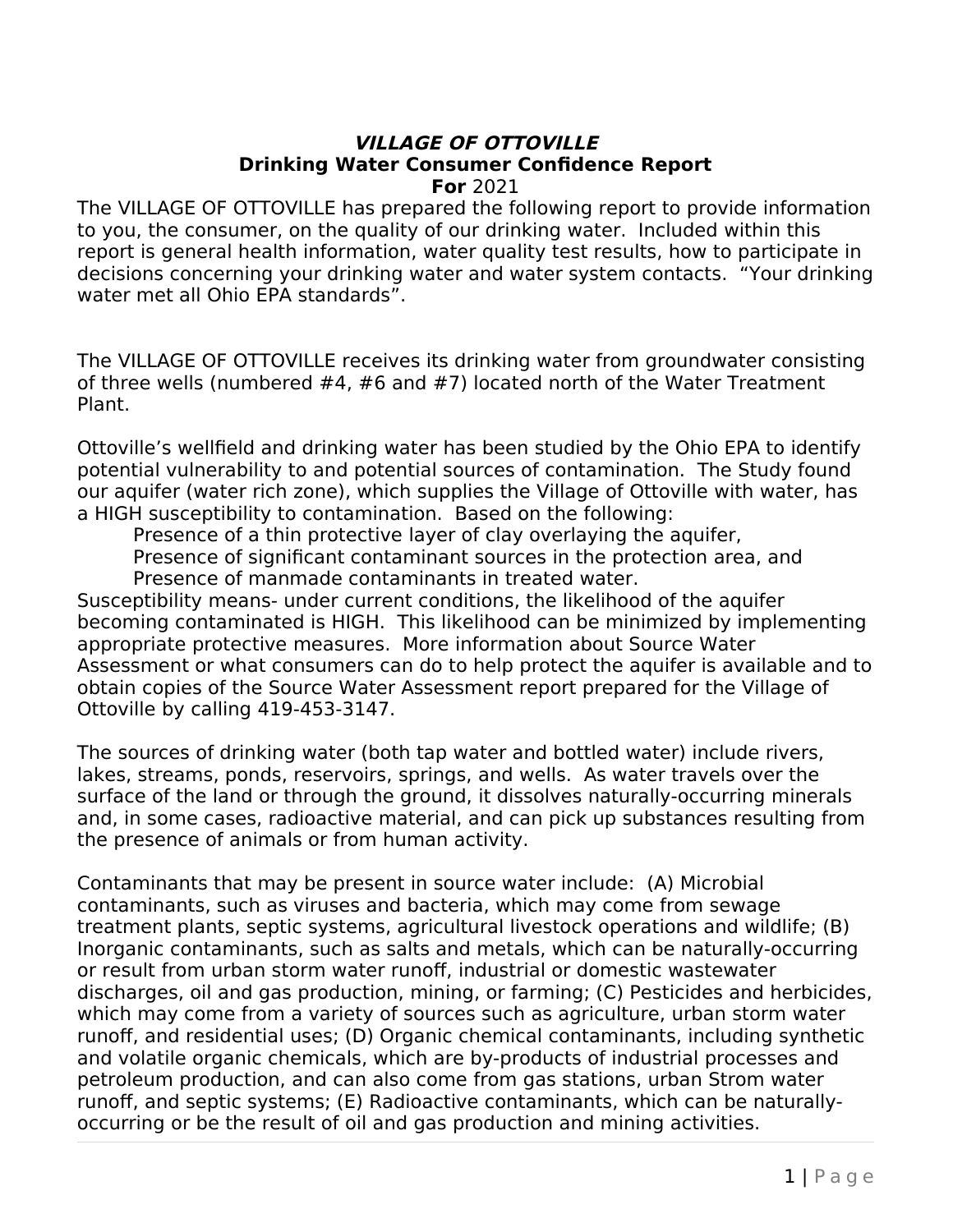In order to ensure that tap water is safe to drink, USEPA prescribes regulations which limit the amount of certain contaminants in water provided by public water systems. FDA regulations establish limits for contaminants in bottled water which must provide the same protection for public health.

Drinking water, including bottled water, may reasonably be expected to contain at least small amounts of some contaminants. The presence of contaminants does not necessarily indicate that water poses a health risk. More information about contaminants and potential health effects can be obtained by calling the Federal Environmental Protection Agency's Safe Drinking Water Hotline (1-800-426-4791).

Some people may be more vulnerable to contaminants in drinking water than the general population. Immuno-compromised persons, such as persons with cancer undergoing chemotherapy, persons who have undergone organ transplants, people with HIV/AIDS or other immune system disorders, some elderly, and infants can be particularly at risk from infection. These people should seek advice about drinking water from their health care providers. EPA/CDC guidelines on appropriate means to lessen the risk of infection by Cryptosporidium and other microbial contaminants are available from the Safe Drinking Water Hotline (1-800-426-4791).

The EPA requires regular sampling to ensure drinking water safety. The Village of Ottoville conducted sampling for bacteria, lead and copper, and disinfection byproducts during 2021. Samples were collected for different contaminants most of which were not detected in the Village of Ottoville water supply. The Ohio EPA requires us to monitor for some contaminants less than once per year because the concentrations of these contaminants do not change frequently. Some of our data, though accurate, are more than one year old.

Listed below is information on those contaminants that were found in the Village of Ottoville drinking water.

| <b>Contaminants</b><br>(Units)  | <b>MCLG MCL</b> |                | Lev<br>el<br>Fou<br>nd | Range<br><b>of</b><br> Detecti<br>ons | lon |      | Violati Sampl Typical Source of<br>e Year Contaminants |  |
|---------------------------------|-----------------|----------------|------------------------|---------------------------------------|-----|------|--------------------------------------------------------|--|
| <b>Bacteriological</b>          |                 |                |                        |                                       |     |      |                                                        |  |
|                                 |                 |                |                        |                                       |     |      |                                                        |  |
| <b>Radioactive Contaminants</b> |                 |                |                        |                                       |     |      |                                                        |  |
|                                 |                 |                |                        |                                       |     |      |                                                        |  |
| <b>Inorganic Contaminants</b>   |                 |                |                        |                                       |     |      |                                                        |  |
|                                 |                 |                |                        |                                       |     |      |                                                        |  |
| Barium (ppm)                    | $\overline{2}$  | $\overline{2}$ | 0.01                   | <b>NA</b>                             | N   | 2019 | <b>EROSION OF</b><br><b>NATURAL DEPOSITS</b>           |  |

## **TABLE OF DETECTED CONTAMINANTS**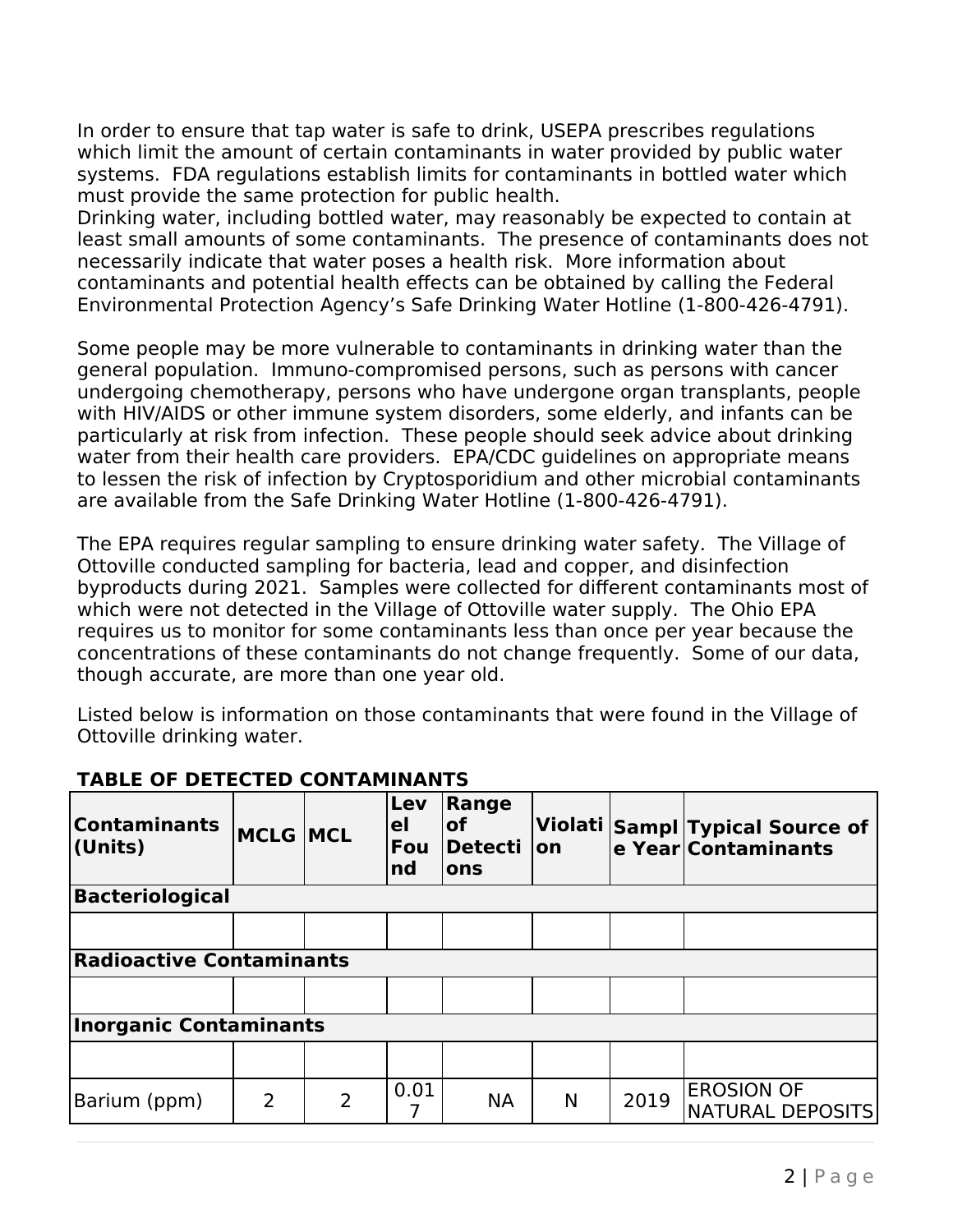| Flouride (ppm)                                                            | 4                                                                                                                | 4                                                  | 1.45        |                                         | <b>NA</b>      | N                    | 2019                | <b>EROSION OF</b><br><b>NATURAL DEPOSITS</b>                         |  |  |
|---------------------------------------------------------------------------|------------------------------------------------------------------------------------------------------------------|----------------------------------------------------|-------------|-----------------------------------------|----------------|----------------------|---------------------|----------------------------------------------------------------------|--|--|
|                                                                           |                                                                                                                  |                                                    |             |                                         |                |                      |                     |                                                                      |  |  |
|                                                                           |                                                                                                                  |                                                    |             |                                         |                |                      |                     |                                                                      |  |  |
| <b>Synthetic Organic Contaminants including Pesticides and Herbicides</b> |                                                                                                                  |                                                    |             |                                         |                |                      |                     |                                                                      |  |  |
| <b>ALTRAZINE</b>                                                          | 3ppb                                                                                                             | 3ppb                                               | $-.07$<br>2 |                                         | <b>NA</b>      | N                    | 2020                | Herbicides,<br>pesticides, storm<br>runoff, industrial<br>activities |  |  |
| <b>ALACHLOR</b>                                                           | $\overline{0}$                                                                                                   | 2ppb                                               | < 0.1       |                                         | <b>NA</b>      | $\mathbf N$          | 2020                | Herbicides,<br>pesticides, storm<br>runoff, industrial<br>activities |  |  |
| <b>SIMAZINE</b>                                                           | .004p<br>pb                                                                                                      | 4ppb                                               | < 0.052     |                                         | <b>NA</b>      | $\mathbf N$          | 2020                | Herbicides,<br>pesticides, storm<br>runoff, industrial<br>activities |  |  |
| <b>Volatile Organic Contaminants</b>                                      |                                                                                                                  |                                                    |             |                                         |                |                      |                     |                                                                      |  |  |
| <b>TOTAL</b><br><b>TRIHALOMETHA</b><br>NES (ppb)                          | na                                                                                                               | 80                                                 | 51          |                                         | $32 -$<br>69.4 | N                    | 2021                | <b>BYPRODUCT OF</b><br><b>DISINFECTION</b>                           |  |  |
| <b>HALOACETIC</b><br>ACIDS (ppb)                                          | na                                                                                                               | 60                                                 | 4           |                                         | $0 - 13.1$     | N                    | 2021                | <b>BYPRODUCT OF</b><br><b>DISINFECTION</b>                           |  |  |
|                                                                           |                                                                                                                  |                                                    |             |                                         |                |                      |                     |                                                                      |  |  |
| <b>Residual Disinfectants</b>                                             |                                                                                                                  |                                                    |             |                                         |                |                      |                     |                                                                      |  |  |
| <b>Total Chlorine</b><br>(ppm)                                            | <b>MRDL</b><br>$=4$                                                                                              | <b>MRDLG</b><br>$=4$                               | 0.3         |                                         | $0.3 - 0.3$    | N                    | 2021                | <b>WATER ADDITIVE</b><br><b>USED TO CONTROL</b><br><b>MICROBES</b>   |  |  |
| <b>Lead and Copper</b>                                                    |                                                                                                                  |                                                    |             |                                         |                |                      |                     |                                                                      |  |  |
| <b>Contaminants</b><br>(units)                                            | <b>Actio</b><br>n<br><b>Level</b><br>(AL)                                                                        | <b>Individual</b><br><b>Results</b><br>over the AL |             | 90% of test<br>levels were<br>less than |                | <b>Violati</b><br>on | Year<br>Sampl<br>ed | <b>Typical source of</b><br><b>Contaminants</b>                      |  |  |
| Lead (ppb)                                                                | 15<br>ppb                                                                                                        | $\overline{0}$                                     |             | 2                                       |                | N                    | 2021                | <b>CORROSION OF</b><br><b>HOUSEHOLD</b><br><b>PLUMBING</b>           |  |  |
|                                                                           | samples were found to have lead levels in excess of the lead<br>out of 10<br>$\Omega$<br>action level of 15 ppb. |                                                    |             |                                         |                |                      |                     |                                                                      |  |  |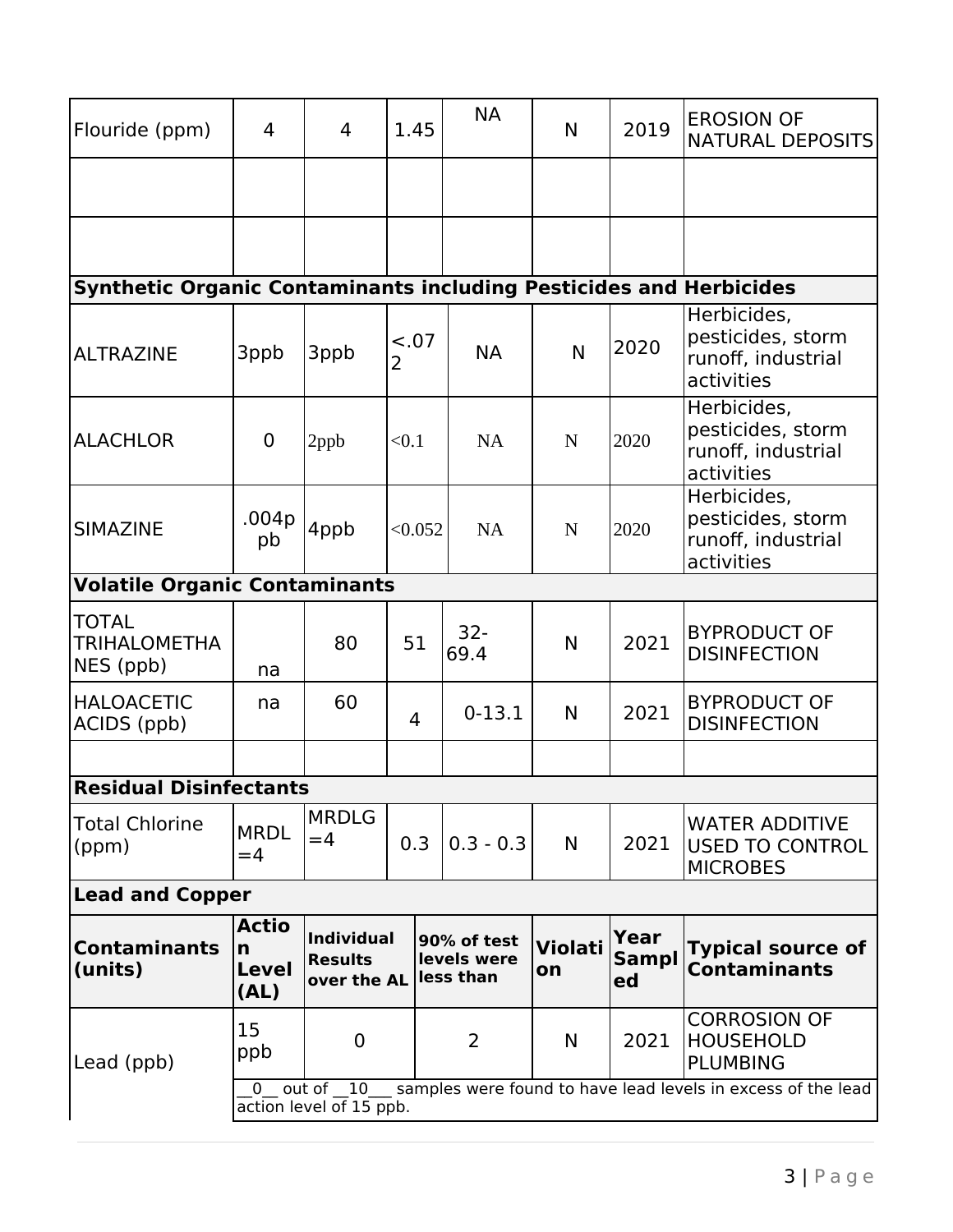| Copper (ppm) | ppm                                                                                                    |  | 0.059 | N |  | <b>CORROSION OF</b><br>2021 HOUSEHOLD<br>IPLUMBING |  |  |
|--------------|--------------------------------------------------------------------------------------------------------|--|-------|---|--|----------------------------------------------------|--|--|
|              | out of 10 samples were found to have copper levels in excess of the<br>copper action level of 1.3 ppm. |  |       |   |  |                                                    |  |  |

If present, elevated levels of lead can cause serious health problems, especially for pregnant women and young children. Lead in drinking water is primarily from materials and components associated with service lines and home plumbing. The Village of Ottoville is responsible for providing high quality drinking water but cannot control the variety of materials used in plumbing components. When your water has been sitting for several hours, you can minimize the potential for lead exposure by flushing your tap for 30 seconds to 2 minutes before using water for drinking or cooking. If you are concerned about lead in your water, you may wish to have your water tested. Information on lead in drinking water, testing methods, and steps you can take to minimize exposure is available from the Safe Drinking Water Hotline at 800-426-4791or at<http://www.epa.gov/safewater/lead>.

"In 2021 we had an unconditioned license to operate our water system."

Ohio Administrative Code Chapter 3745-95, requires public water suppliers to protect the public water system from cross-connections and prevent backflow situations: all residents and commercial users, **see attached Fact Sheet.** Also, 3745-95-(A)(2) states, residents or consumers who suspect possible crossconnections may contact, the Ottoville Utilities Dept., 419-453-3147, Chad Knippen, for an on-site investigation or to report the potential hazard.

**How do I participate in decisions concerning my drinking water?**

Public participation and comment are encouraged at regular meetings of Ottoville Board of Public Affairs which meets on the 3rd Tuesday of each month @7:00pm. For more information on your drinking water contact Chad Knippen at 419-453- 3147.

Definitions:

- Maximum Contaminant Level Goal (MCLG): The level of a contaminant in drinking water below which there is no known or expected risk to health. MCLGs allow for a margin of safety.
- Maximum Contaminant level (MCL): The highest level of contaminant that is allowed in drinking water. MCLs are set as close to the MCLGs as feasible using the best available treatment technology.
- Maximum Residual Disinfectant Level (MRDL): The highest level of a disinfectant allowed in drinking water. There is convincing evidence that addition of a disinfectant is necessary for control of microbial contaminants.